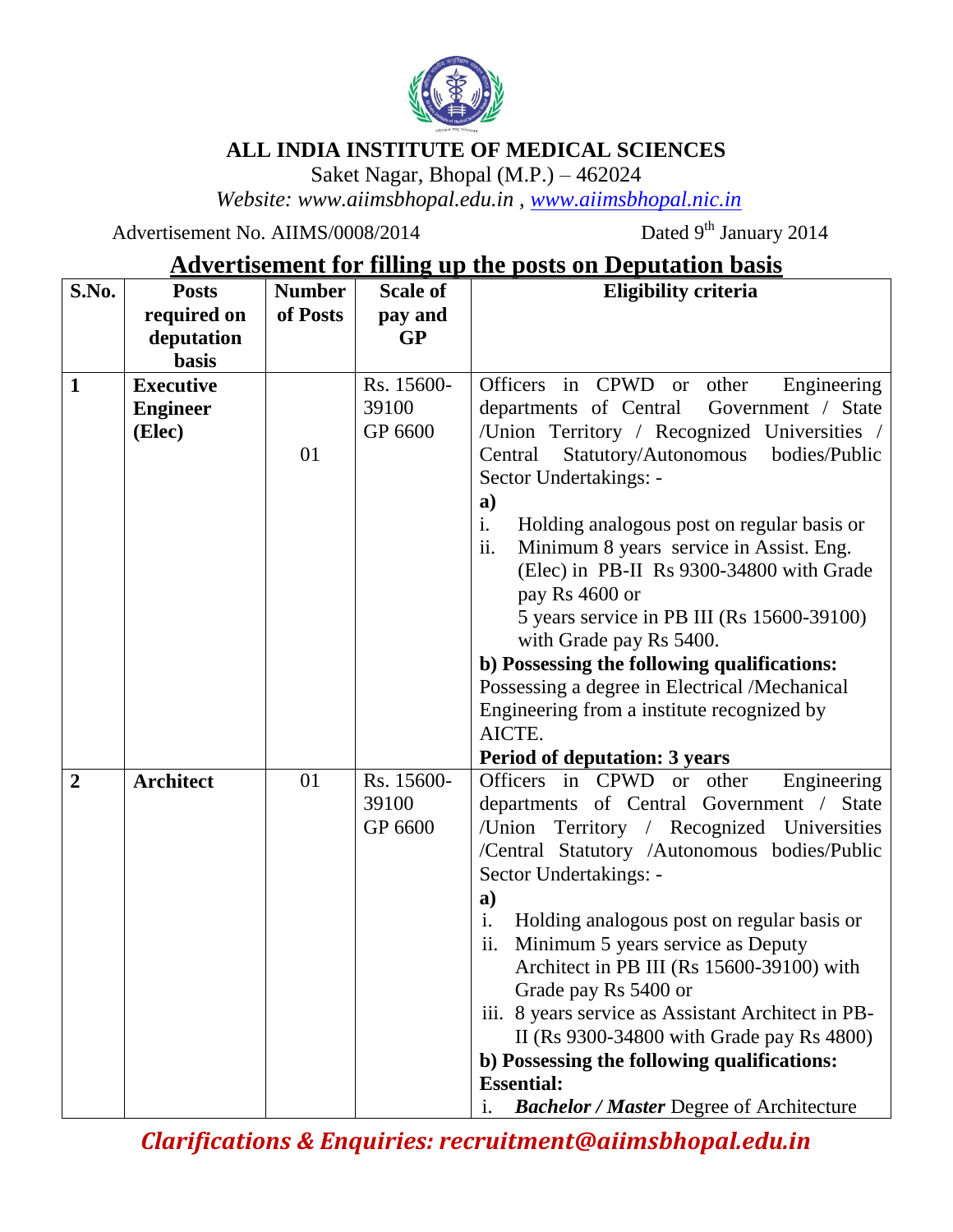|    |                      |    |            | from recognized university.                                                                                |
|----|----------------------|----|------------|------------------------------------------------------------------------------------------------------------|
|    |                      |    |            | Should be registered with Council of<br>ii.                                                                |
|    |                      |    |            | Architecture                                                                                               |
|    |                      |    |            | Desirable: Experience in Architectural planning                                                            |
|    |                      |    |            | of hospital and associated building complex.                                                               |
|    |                      |    |            |                                                                                                            |
|    | <b>Assistant</b>     |    | Rs. 15600- | Period of deputation: 3 years                                                                              |
| 3. | <b>Controller of</b> | 01 | 39100      | Officers of the Central / State / Union Territory /<br>Universities / Central Statutory /Autonomous bodies |
|    | <b>Exams</b>         |    | GP 6600    | / Public Sector Undertakings:                                                                              |
|    |                      |    |            | a)                                                                                                         |
|    |                      |    |            | i.<br>Holding analogous posts on regular basis or                                                          |
|    |                      |    |            | ii.<br>Minimum 8 years of regular service in the post                                                      |
|    |                      |    |            | in PB-III with Grade Pay of Rs 5400                                                                        |
|    |                      |    |            | b) Possessing the following qualifications:                                                                |
|    |                      |    |            | <b>Essential:</b>                                                                                          |
|    |                      |    |            | Master's Degree with at least 55% of the marks,<br>$\mathbf{1}$ .                                          |
|    |                      |    |            | or its equivalent grade of B in the UGC 7 point                                                            |
|    |                      |    |            | scale along with a good academic record, from a                                                            |
|    |                      |    |            | recognised University / Institute and                                                                      |
|    |                      |    |            | ii.<br>Track record of absolute integrity and proven                                                       |
|    |                      |    |            | ability to maintain strict confidentiality of                                                              |
|    |                      |    |            | official matters                                                                                           |
|    |                      |    |            | <b>Desirable:</b> 5 years experience in organising                                                         |
|    |                      |    |            | examinations / competitive tests in an <i>University</i>                                                   |
|    |                      |    |            | <i>level</i> educational institution.                                                                      |
|    |                      |    |            | <b>Period of deputation: 3 years</b>                                                                       |
| 4  | <b>Law Officer</b>   | 01 | Rs. 15600- | Officers of the Central / State / Union Territory /                                                        |
|    |                      |    | 39100      | Universities / Central Statutory / Autonomous bodies /                                                     |
|    |                      |    | GP 5400    | <b>Public Sector Undertakings:</b>                                                                         |
|    |                      |    |            | Holding analogous posts on regular basis or<br>i.                                                          |
|    |                      |    |            | ii.<br>Minimum 5 years of regular service in the post                                                      |
|    |                      |    |            | in PB-II (Rs. 9300 – 34800 Grade Pay Rs. 4800)                                                             |
|    |                      |    |            | a. Possessing the following qualifications :                                                               |
|    |                      |    |            | LL.B. degree with at least 55% of the marks or its                                                         |
|    |                      |    |            | equivalent from Institute of recognized by UGC.                                                            |
|    |                      |    |            | <b>b.</b> Five years of experience as Assistant Law Officer                                                |
|    |                      |    |            | or any analogous post and be well versed in<br>Service, Revenue and miscellaneous matters.                 |
|    |                      |    |            | <b>Period of deputation: 3 years</b>                                                                       |
| 5  | <b>Accounts</b>      | 01 | Rs. 15600- | Officers of the Central / State / Union Territory /                                                        |
|    | <b>Officer</b>       |    | 39100      | Universities / Central Statutory / Autonomous bodies /                                                     |
|    |                      |    | GP 5400    | <b>Public Sector Undertakings:</b>                                                                         |
|    |                      |    |            | a)                                                                                                         |
|    |                      |    |            | Holding analogous post on regular basis or<br>i.                                                           |
|    |                      |    |            | ii. Minimum 5 years' regular service in the post in                                                        |
|    |                      |    |            | PB-II (Rs. 9300 - 34800 Grade Pay Rs. 4800)                                                                |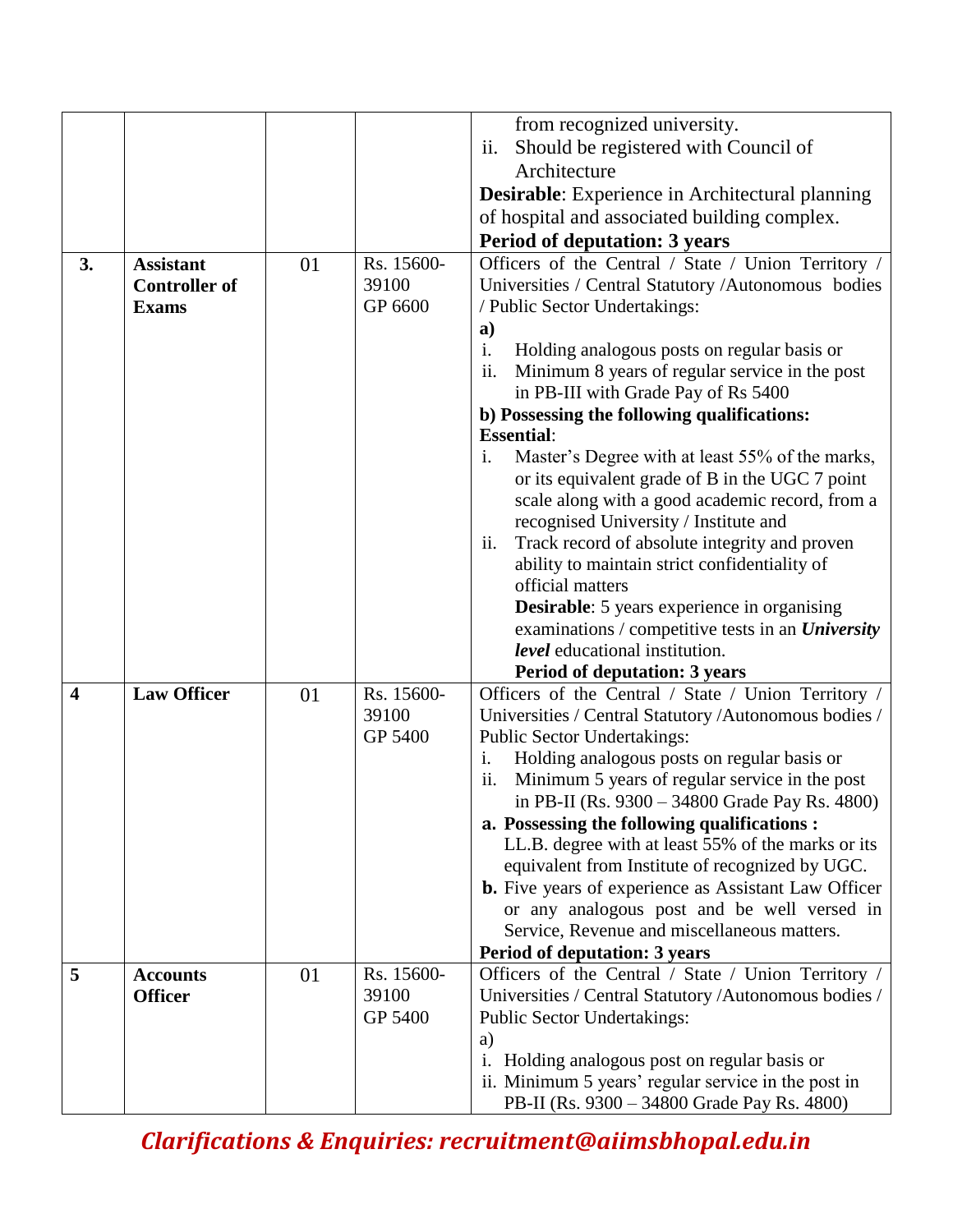|   |                         |    |            | b)Possessing<br>following<br>the<br>qualifications:      |
|---|-------------------------|----|------------|----------------------------------------------------------|
|   |                         |    |            | Graduate in Commerce or Graduate in Economics            |
|   |                         |    |            | (with Accounts and Audit as major subjects) from a       |
|   |                         |    |            | institute / university recognized by UGC should have     |
|   |                         |    |            | ordinate<br>passed<br>sub<br>services<br>the<br>accounts |
|   |                         |    |            | examination / section officer grade examination /        |
|   |                         |    |            | junior account officer examination.                      |
|   |                         |    |            | Period of deputation: 3 years                            |
| 6 | <b>Senior Hindi</b>     | 01 | Rs. 9300-  | Officers of the Central / State / Union Territory /      |
|   | <b>Officer</b>          |    | 34800      | Universities / Central Statutory /Autonomous bodies      |
|   |                         |    | GP 4600    | / Public Sector Undertakings:                            |
|   |                         |    |            | a)                                                       |
|   |                         |    |            | i.<br>Holding analogous post on regular basis or         |
|   |                         |    |            | ii. Minimum 5 years' service as Junior Hindi             |
|   |                         |    |            | Translator in PB -II (Rs. 9300 - 34800), Grade           |
|   |                         |    |            | Pay Rs. 4200                                             |
|   |                         |    |            | b) Possessing the following qualifications: Master's     |
|   |                         |    |            | degree of a recognised University in Hindi/English       |
|   |                         |    |            | with English/Hindi as a main subject at the degree       |
|   |                         |    |            | level                                                    |
|   |                         |    |            | <b>Period of deputation: 3 years</b>                     |
| 7 | Sr.                     | 01 | Rs. 15600- | Officers of the Central / State / Union Territory /      |
|   | Procurement             |    | 39100      | Universities / Central Statutory / Autonomous bodies /   |
|   | & Stores                |    | GP 6600    | <b>Public Sector Undertakings:</b>                       |
|   | <b>Officer</b>          |    |            | (a)                                                      |
|   |                         |    |            | i. Holding analogous post on regular basis or            |
|   |                         |    |            | ii. Minimum 5 years of regular service in the post in    |
|   |                         |    |            | the PB-II with Grade Pay of Rs. 4800 or higher           |
|   |                         |    |            | (b) Possessing the following qualifications:             |
|   |                         |    |            | i. Minimum 5 years' experience in a supervisory          |
|   |                         |    |            | capacity in handling stores, preferably medical          |
|   |                         |    |            | ii. Post Graduate Degree/ Diploma in Materials           |
|   |                         |    |            | Management from a recognised University or               |
|   |                         |    |            | <b>Period of deputation: 3 years</b>                     |
| 8 | <b>Security officer</b> | 01 | Rs. 15600- | Officers of the Police Departments of the Central /      |
|   |                         |    | 39100      | State / Union Territory Governments or Officers of       |
|   |                         |    | GP 5400    | the Para Military Forces:                                |
|   |                         |    |            | i. Holding analogous post on regular basis or            |
|   |                         |    |            | ii. Minimum 5 years regular service in a post in PB-     |
|   |                         |    |            | II (Rs. 9300 – 34800 Grade Pay Rs. 4800) or              |
|   |                         |    |            | iii. Minimum 8 years regular service in a post in PB-    |
|   |                         |    |            | II (Rs. 9300 – 34800), Grade Pay Rs. 4200 or             |
|   |                         |    |            | above preferably having experience connected             |
|   |                         |    |            | with, security, handling agitations / strikes of         |
|   |                         |    |            | employees.                                               |
|   |                         |    |            | Period of deputation: 3 years                            |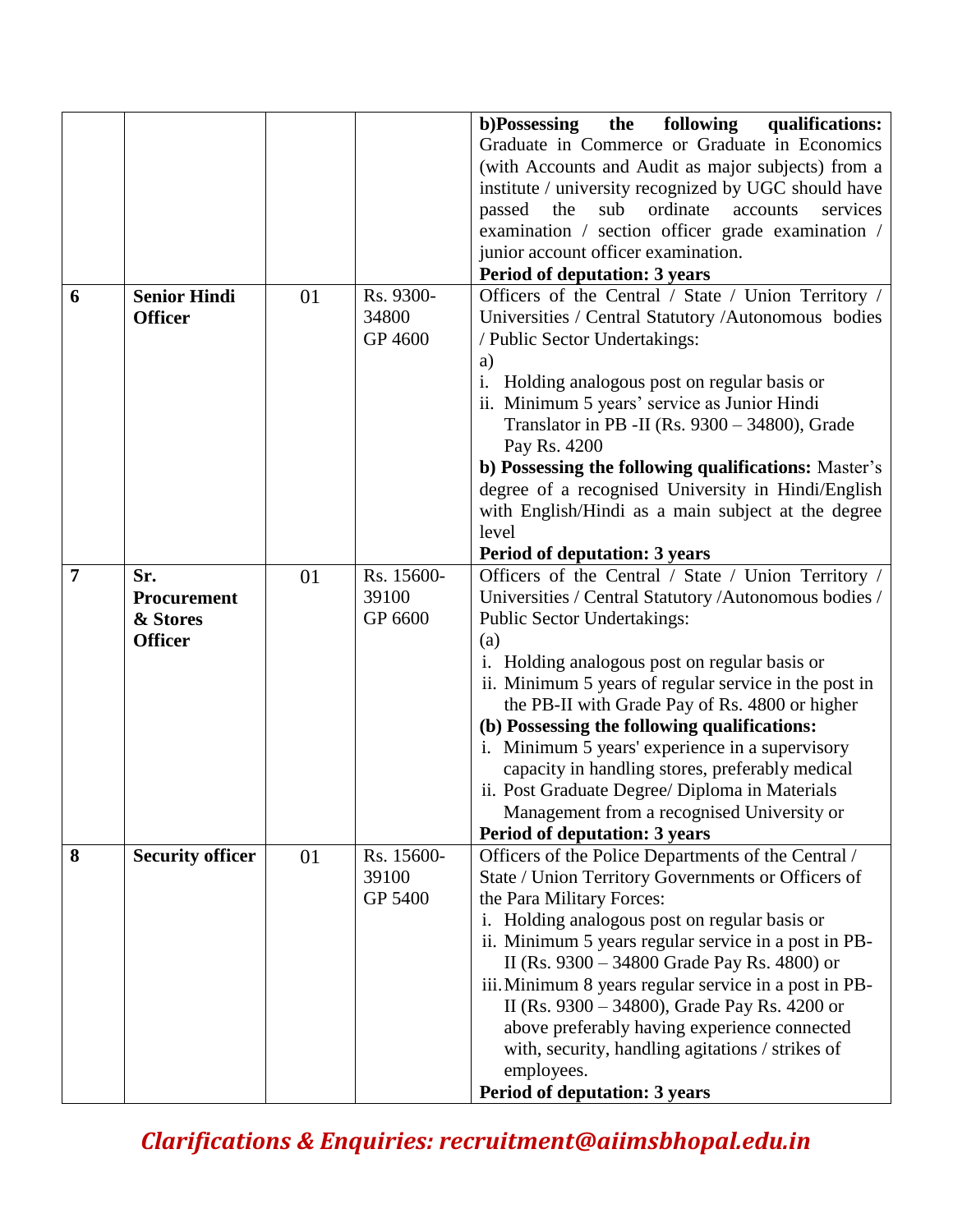**I. Institution of National Importance**: AIIMS Bhopal, an autonomous Institution of national importance has been set up by the Ministry of Health & Family Welfare, Government of India. The Institution is dedicated to medical education healthcare and research.

**II.** The last date for receipt of application by AIIMS Bhopal is **15th February 2014.** AIIMS Bhopal will not be responsible for loss / delay of application in transit.

**III.** The detailed advertisement and the application format will be hosted in the AIIMS Bhopal website at [www.aiimsbhopal.edu.in](http://www.aiimsbhopal.edu.in/) and application format can be downloaded from here. The duly filled in application along with attested photocopy of all relevant certificates to be sent to the Deputy Director (Administration), All India Institute of Medical Sciences, Medical College Building , Saket Nager, Bhopal 462024 (MP).

**IV.** Those who are working in Central / State Govt /Autonomous body etc should send "No Objection Certificate" from their respective organization along with their application. While forwarding the application the following documents may also please be sent along with the application.

- 1. Complete ACR (APAR) dossier's / attested copies of ACRs (APARs) of the applicant (last five years).
- 2. A certificate about the Integrity of the Officer recommended for appointment on Deputation.
- 3. Vigilance Clearance in respect of applicant duly signed by an officer of the appropriate Status.
- 4. Certificate, Major/Minor penalty imposed if any, on the officer during the last 10 years/service period whichever is less.